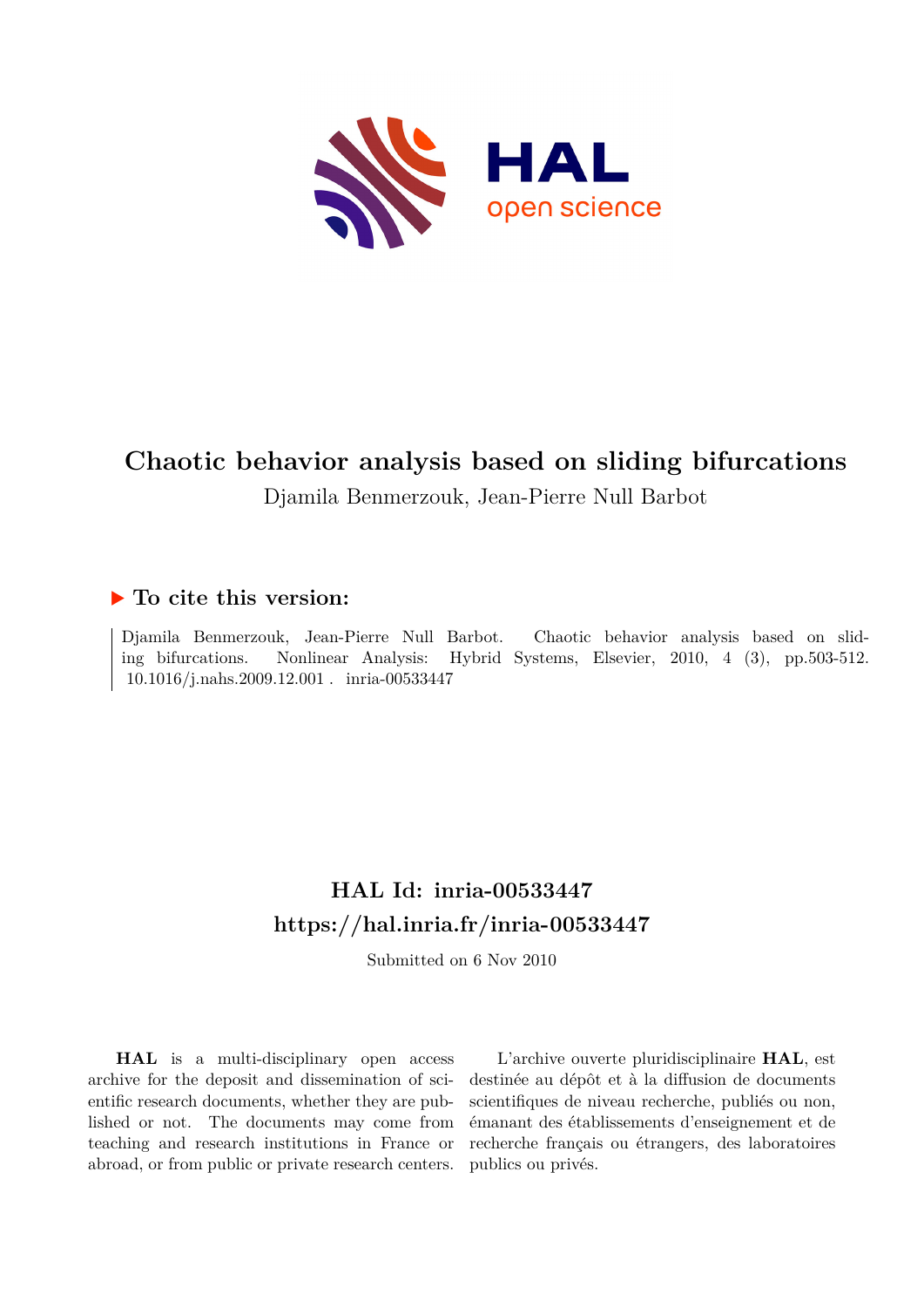## Chaotic behavior analysis based on sliding bifurcations

D. Benmerzouk<sup>1</sup> and J-P Barbot<sup>2</sup> <sup>1</sup> University of Tlemcen,Department of Mathematics,BP 119, 13000 Tlemcen, Algeria. <sup>2</sup> ECS-Lab EA 3649, ENSEA, Cergy-Pontoise Paris, France, & EPI-ALIEN-INRIA.

#### **Abstract**

In this paper, a mathematical analysis of a possible way to chaos for bounded piecewise smooth systems of dimension 3 submitted to one of it's specific bifurcations, namely the sliding ones, is proposed. This study is based on period doubling method applied to the relied Poincaré maps. Keywords:

Dynamic bifurcations (74H60), Chaotic behavior (74H65), Bifurcation of limits cycles and periodic orbits (37G15), Bifurcations connected with non transversal intersection (37G25).

#### **1 Introduction**

Piecewise smooth systems (p.w.s) considered in this paper are those defined by at least two sets of ordinary differential equations and switch from a smooth phase space to another one when some dynamic switching conditions occur, the sets that separate those phase spaces are smooth and of codimension one. Many special phenomena are relied to those systems (in addition to the classic ones) particularly the sliding ones; recall that those phenomena are well-known and studied since at least the famous Filippov book [13]. Moreover, the Russian school has also proposed pioneer works in piecewise smooth bifurcations [11, 12]. More recently, Mario di Bernardo and coauthors gave a bifurcation's classifications for piecewise smooth systems  $[8, 6, 9]$  using the relied Poincaré maps. On the basis of this special classifications, we analyze the possibility of generating chaos for bounded p.w.s systems via these kinds of bifurcations; we have already presented some results in [2, 1] concerning respectively the grazing bifurcation's and the corner bifurcation's cases. Hereafter, we investigate the possibility of generating chaos for bounded p.w.s systems of dimension 3 submitted to sliding bifurcations. Obviously, this kind of piecewise smooth systems and corresponding bifurcation's analysis already exists [16, 15], nevertheless, at our knowledge, a general mathematical study of a way to chaos via this type of bifurcations has never been proposed. Consequently, in this paper, following the analysis given in [4, 3] and based on Lyapounov-Schmidt method, a solution analysis is proposed for generating chaotic behavior, this will be done using period doubling method.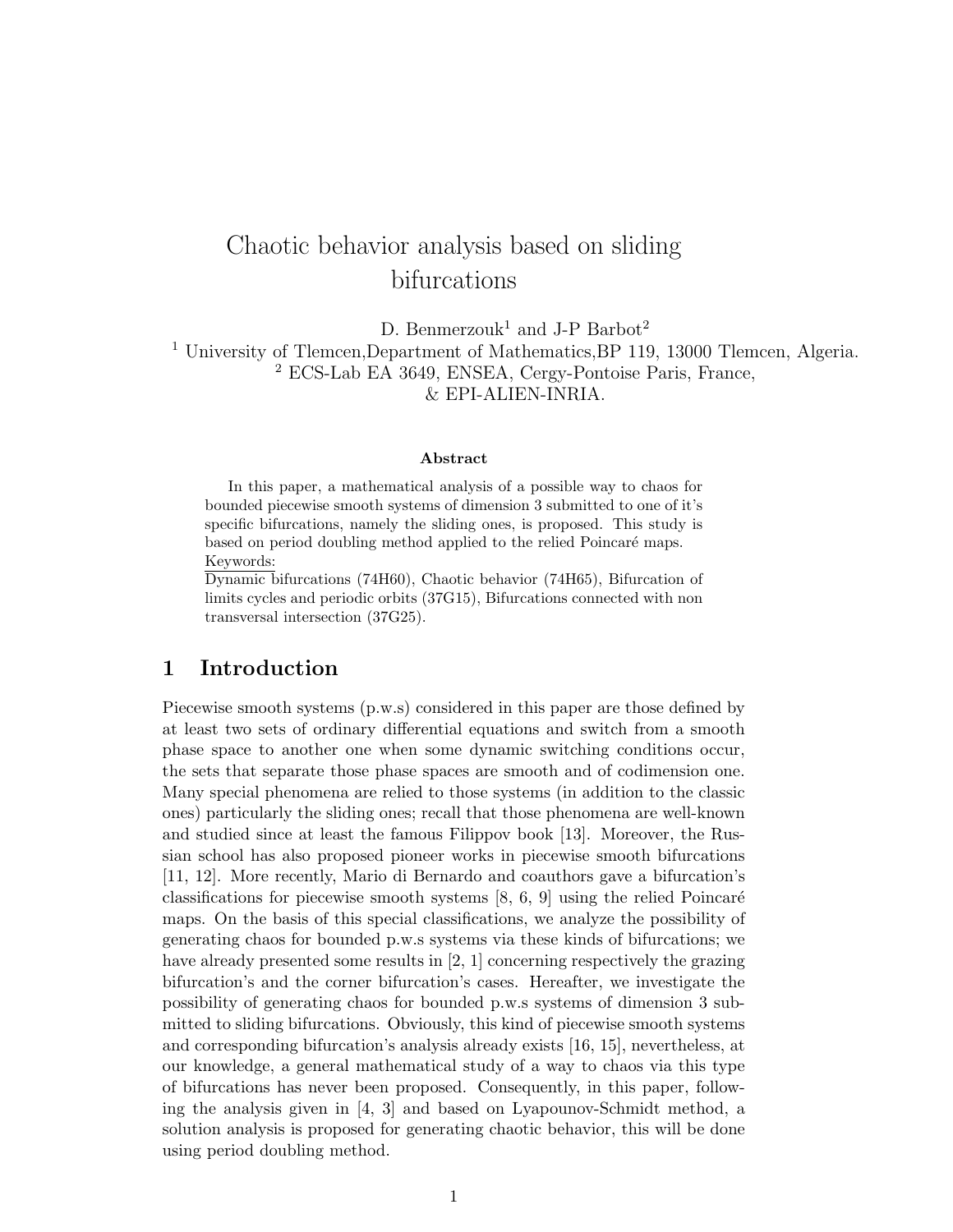The paper is organized as follows: In section II, the problem statement is established; In section III , the problem analysis is developed, a way to chaos is proposed in section IV and an academic example based on this approach with simulations results are presented in section V.

#### **2 Recalls and Problem statement**

Let us consider the following piecewise smooth system:

$$
\dot{x} = \begin{cases} F_1(x) & \text{if } H(x) \ge 0\\ F_2(x) & \text{if } H(x) < 0 \end{cases}
$$
\n(1)

where  $x: I \longrightarrow D$ , *D* is an open bounded domain of  $R^3$ ,  $I \subset R^+$ , generally *I* is the time interval *.*

 $F_1, F_2: C^1(I, D) \longrightarrow C^k(I, D), \text{ for } k \ge 4$ where  $C^k(I, D)$  is the set of  $C^k$  functions defined on *I* and having values in  $R^3$ , the norm for  $C^k(I, D)$  is defined as follows:

$$
x \in C^{k}(I, D) \qquad : \|x\| = \sup_{t \in I} \|x(t)\|_{e} + \sup_{t \in I} \|\dot{x}(t)\|_{e} + \dots + \sup_{t \in I} \|x^{(k)}(t)\|_{e}
$$

where  $x^{(k)}(.)$  denotes the  $k^{th}$  derivative of  $x(.)$  and  $||.||_e$  is a norm defined on  $R^3$ .

According to [5],  $(C^k(I, D), ||.||)$  is a Banach space.

Thus, both vector fields  $F_1$  and  $F_2$  are sufficiently regular on their domains of definitions such that the flows  $\Phi_i$ ,  $i = 1, 2$  generated by each vector field  $F_i$ are defined as the operators that satisfy:

 $\frac{\partial \Phi_i(x,t)}{\partial t} = F_i(\Phi_i(x,t))$  and  $\Phi_i(x,0) = x, i = 1, 2$ .

 $H: D \longrightarrow R$  is a  $C^1$  application, it is a phase space boundary between both regions of smooth dynamics, *H* defines the set:

$$
S = \{x(t) \in D : H(x(t)) = 0\}
$$

and *S* is the switching manifold and divides the phase space into two regions:  $S^+ = \{x(t) \in D : H(x(t)) > 0\}$ 

$$
S^- = \{x(t) \in D : H(x(t)) < 0\}
$$

Moreover for being in the context of sliding phenomena, it is assumed that there exists a subset of switching manifold  $S\subset S$  denoted as sliding region which is simultaneously attracting from  $S^+$  and  $S^-$ , so, considering any neighborhood  $v_{\bar{S}}$  of  $\bar{S}$ , the existence of  $\bar{S}$  is characterized by the following hypothesis:

$$
H_1
$$
  $< \nabla H(x(t)), F_2(x(t)) - F_1(x(t)) > \in R_+^*$ , for all  $x(t) \in v_{\bar{S}}$ .

where  $\langle \cdot, \cdot \rangle$  is a usual scalar product on  $R^3$ .

Thus, under H<sub>1</sub>), if the system trajectory crosses  $\overline{S}$ , the sliding motion evolves in  $\overline{S}$  until it eventually reaches its boundary, this motion can also be described by considering an appropriate vector  $F_{\bar{S}}$  witch lies within the convex hull of  $F_1$  and  $F_2$  and is tangent to  $\overline{S}$  for each  $x(t) \in v_{\overline{S}}$ ,  $F_{\overline{S}}$  is given by: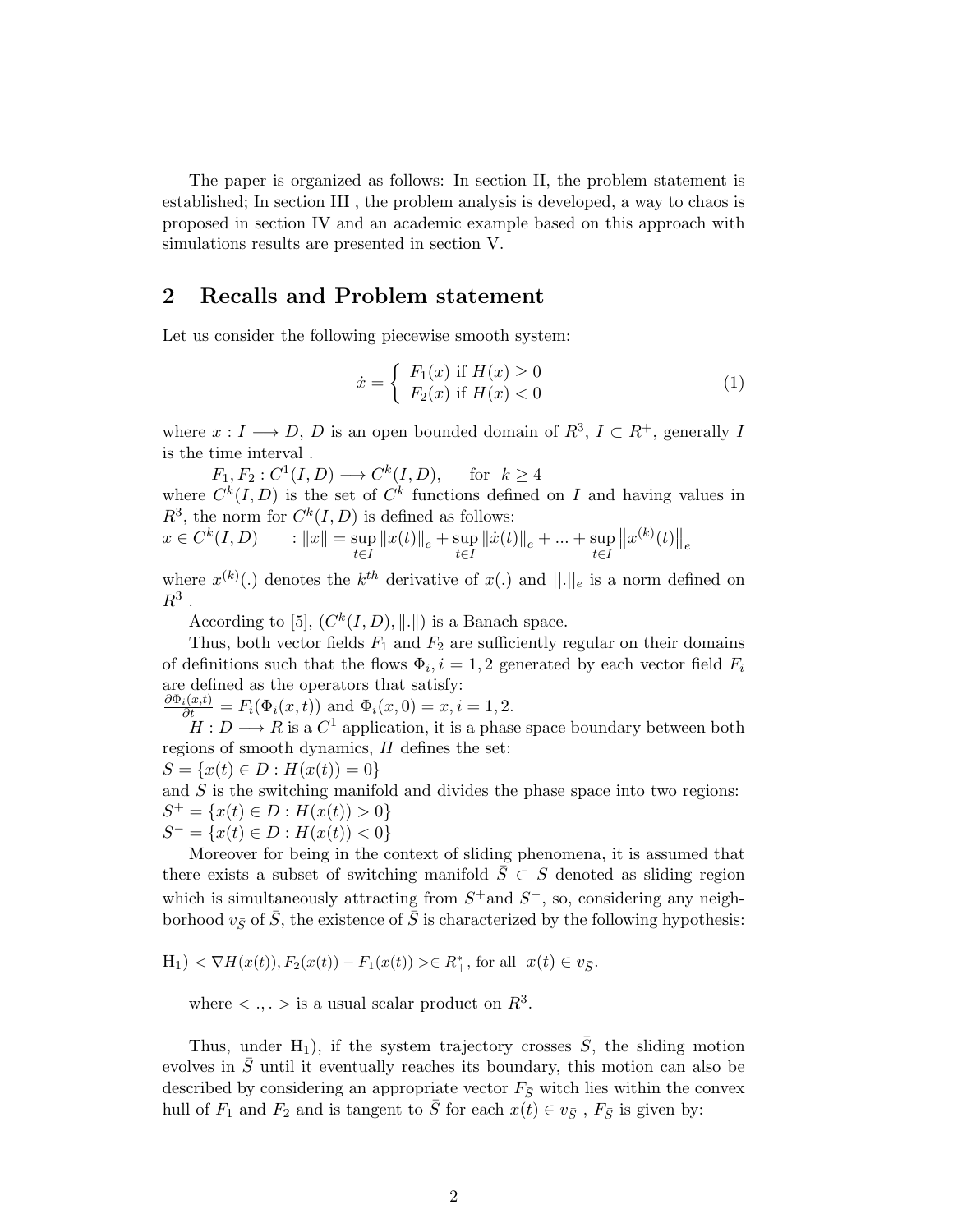$$
F_{\bar{S}}(x(t)) = \frac{F_1(x(t)) + F_2(x(t))}{2} + H_u(x(t)) \frac{F_1(x(t)) - F_2(x(t))}{2},
$$

where  $H_u: D \longrightarrow R$  is deduced from the equivalent vector method [13, 17], in fact  $H_u$  is given using the tangential condition of  $F_{\bar{S}}$  on the switching manifold i.e.  $\langle \nabla H, F_{\overline{S}} \rangle = 0$  which implies that :

$$
H_u(x(t)) := -\frac{<\nabla H(x(t)), F_1(x(t)) + F_2(x(t)) >}{<\nabla H(x(t)), F_1(x(t)) - F_2(x(t)) >}\tag{2}
$$

and

$$
-1 \le H_u(x(t)) \le 1, \text{ for } x(t) \in v_{\overline{S}}
$$
 (3)

So, the sliding region is redefined as :

$$
S_v = \{x(t) \in v_{\bar{S}} : -1 \le H_u(x) \le 1\}
$$
\n(4)

It's follows from  $H_1$ ) and (4) that sliding phenomena is characterized by:

$$
\langle \nabla H(x(t)), F_2(x(t)) \rangle > 0 \rangle < \nabla H(x(t)), F_1(x(t)) > \quad \text{for } x(t) \in v_{\bar{S}} \tag{5}
$$

and the boundary of the sliding region is defined as:

$$
\partial S_v^+ = \{x(t)\epsilon S_v : H_u(x(t) = 1\}
$$
 and  $\partial S_v^- = \{x(t)\epsilon S_v : H_u(x(t) = -1\}$ .

The system (1) characterizes the behavior of an increasing number of dynamic systems particularly in Applied Sciences and Engineering, those piecewise smooth systems can present a specific switching bifurcations particularly when depending on some parameters, thus in order to present a complete sliding bifurcation analysis, it is assumed that the system (1) is bounded and depends smoothly on a parameter  $\varepsilon$  such that at  $\varepsilon = 0$ , there exists a periodic orbit  $\bar{x}(t)$  that slides at the point  $\bar{x}$  corresponding to  $\bar{t}$  (where  $\bar{t}$  is defined modulo the periodicity of (1)) and there is no other sliding point along this orbit other than the point  $\bar{x}$  and this for a sufficiently small neighborhood of  $\varepsilon$ .

Consequently, the system (1) is rewrite as follows:

$$
\dot{x} = \begin{cases} F_1(x,\varepsilon) & \text{if } H(x) \ge 0\\ F_2(x,\varepsilon) & \text{if } H(x) < 0 \end{cases}
$$
 (6)

and it is assumed that there exist a neighborhood  $v_{\varepsilon}$  of  $\varepsilon = 0$ , a neighborhood  $v_x$  of  $x = \bar{x}$  such that the following hypotheses are verified at this bifurcation point  $(\bar{x}, t)$ :

H<sub>2</sub>) 
$$
H(\bar{x}) = 0
$$
 and  $\nabla H(\bar{x}) \neq 0$ .  
H<sub>3</sub>)  $H_u(\bar{x}) = -1 \Leftrightarrow \nabla H(\bar{x}), F_1(\bar{x}) \geq 0$ 

The assumption  $H_2$ ) means that the bifurcation point belongs to the switching manifold and its neighborhood is correctly defined  $(\bar{x}$  is isolated) and the assumption  $H_3$ ) means that  $\bar{x}$  is located on the boundary of the sliding region.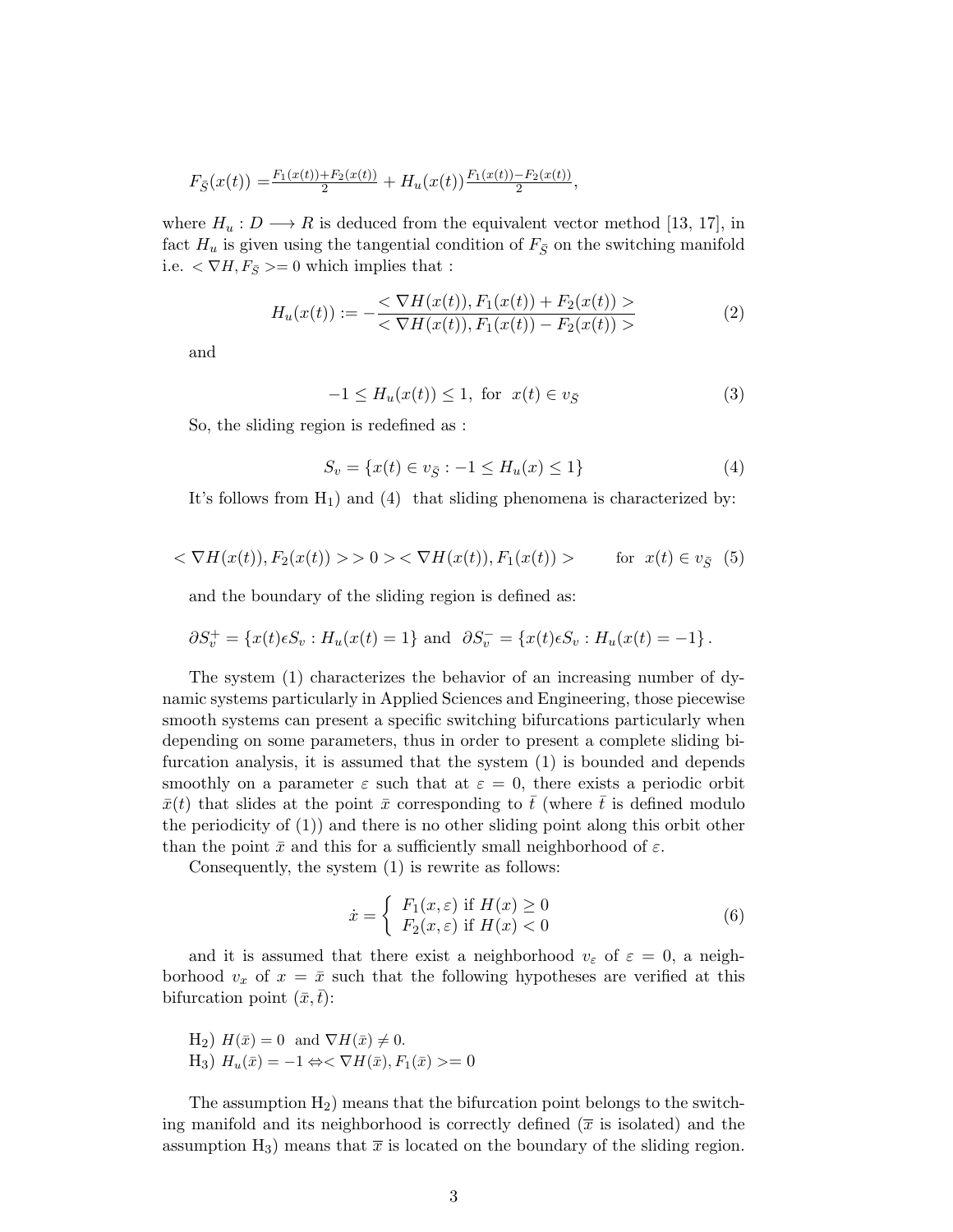Without loss of generality (thanks to a coordinate change), the bifurcation point is assumed to be located at  $(\overline{x}, \overline{t}) = (0, 0)$ .

According to [6], four possible cases of bifurcations involving sliding are possible:

Case 1: Sliding bifurcation of type 1: here, the sliding flow is assumed to move locally towards the boundary of the sliding region when it is perturbed from bifurcation point (see fig 1):



Figure 1: Sliding bifurcation of type 1

This yields the following assumption:

$$
A_1) \quad \frac{\partial^2 H(\phi_1(0,0))}{\partial t^2} = \left\langle \nabla H(0), \frac{\partial F_1(0,0)}{\partial x} F_1(0,0) \right\rangle > 0.
$$

The determination of the Poincaré map is based on the determination of the Zero Discontinuity Map (noted ZDM) , this map captures all the informations concerning the switching trajectories and is given by:

$$
ZDM_1(x,\varepsilon) = \begin{cases} \varepsilon x & \text{if } < \nabla H, x > \le 0 \\ \varepsilon x + \varepsilon^2 v_1(x) + o(\varepsilon^3) & \text{if } < \nabla H, x > \ge 0 \end{cases} \tag{7}
$$

where:

$$
v_1(x) = \frac{1}{2} \frac{<\nabla H, \frac{\partial F_1}{\partial x} x >^2}{<\nabla H, F_2 > <\nabla H, \frac{\partial F_1}{\partial x} F_1 >}(F_2 - F_1)
$$
\n(8)

 $o(\varepsilon^{\alpha}) \longrightarrow 0$  when  $\varepsilon \longrightarrow 0$ ,  $\alpha \in R^{+}$  and for the sake of compactness,the values of functions  $F_1, F_2, \frac{\partial F_1}{\partial x}$  and  $\nabla H$ , defined in  $v_1$ , stand (and also for the values of the functions given in the coefficients  $v_2, v_3, v_4$  of the next cases) respectively for  $F_1(0,0)$ ,  $F_2(0,0)$ ,  $\frac{\partial F_1}{\partial x}(0,0)$  and  $\nabla H(0)$ . Moreover, the projection of  $x$  on the Poincaré map is also noted by  $x$ .

Case 2: Grazing sliding bifurcation: here, the sliding flow moves towards the edge of the sliding strip and the sliding trajectory tends to leave *S* (see fig 2).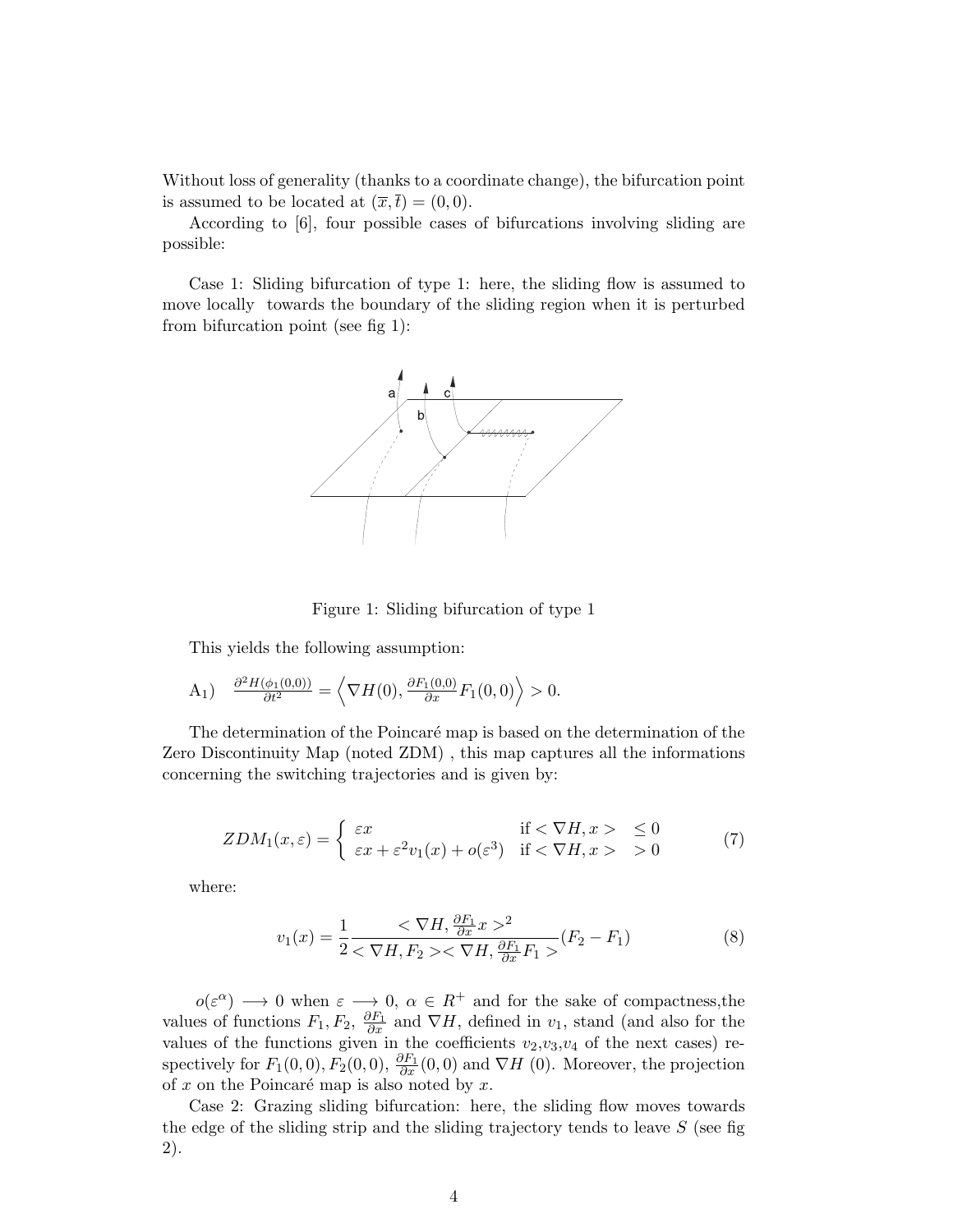

Figure 2: Grazing Sliding bifurcation

This yields the following assumption:

 $\frac{\partial^2 H(\phi_2(0,0))}{\partial t^2} = \left\langle \nabla H(0), \frac{\partial F_2(0,0)}{\partial x} F_2(0,0) \right\rangle > 0.$ and the corresponding ZDM is given by:

$$
ZDM_2(x,\varepsilon) = \begin{cases} \varepsilon x & \text{if } < \nabla H, x > \ge 0 \\ \varepsilon x + \varepsilon v_2(x) + o(\varepsilon^{\frac{3}{2}}) & \text{if } < \nabla H, x > < 0 \end{cases} \tag{9}
$$

where:

$$
v_2(x) = -\frac{<\nabla H, \ x >}{<\nabla H, F_2 >}(F_2 - F_1) \tag{10}
$$

Case 3: Sliding bifurcation of type 2 (or switching-sliding bifurcation): here, contrary to the conditions requested for the two previous cases, the vector field  $F_{\bar{S}}$  must point away from the boundary of the sliding region at the bifurcation point and after a sliding occurs (see fig 3):



Figure 3: Sliding bifurcation of type 2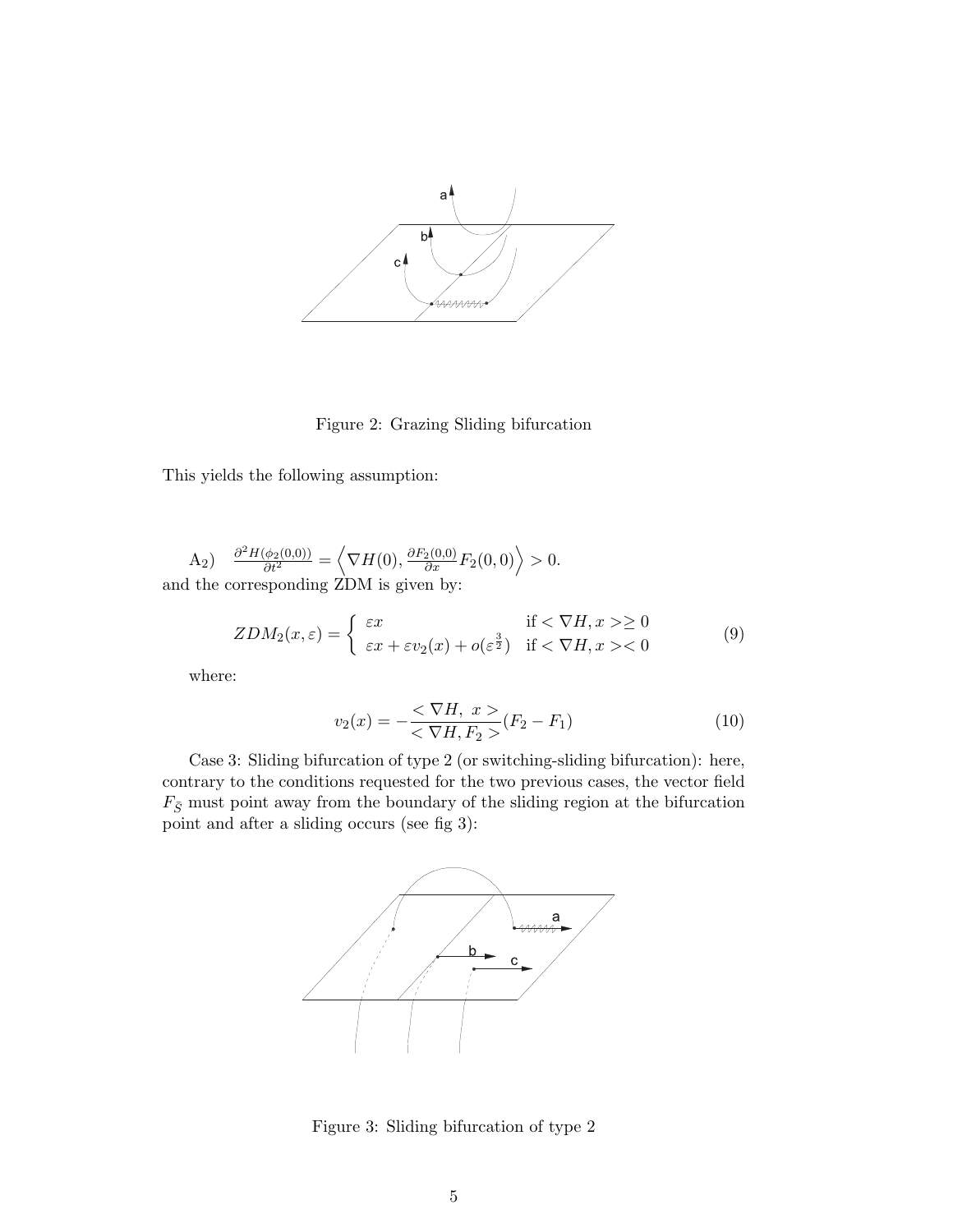Thus knowing that along  $\partial \bar{S}$ :  $F_{\overline{S}}$  $= F_1$ , the following assumption is required:

A<sub>3</sub>) 
$$
\frac{\partial^2 H(\phi_1(0,0))}{\partial t^2} = \left\langle \nabla H(0), \frac{\partial F_1(0,0)}{\partial x} F_1(0,0) \right\rangle < 0.
$$

and the corresponding ZDM is given by:

$$
ZDM_3(x,\varepsilon) = \begin{cases} \varepsilon x & \text{if } < \nabla H, x > \le 0 \\ \varepsilon x + \varepsilon^3 v_3(x) + o(\varepsilon^4) & \text{if } < \nabla H, x > \ge 0 \end{cases} \tag{11}
$$

where :

$$
v_3(x) = \frac{2}{3} \frac{<\nabla H, \frac{\partial F_1}{\partial x} x >^3}{<\nabla H, F_2 >< \nabla H, \frac{\partial F_1}{\partial x} F_1 >^2} \left(\frac{\partial F_1}{\partial x} + \frac{I_d}{<\nabla H, F_2 ><}(XH, \frac{\partial F_1}{\partial x} F_1 - \frac{\partial F_1}{\partial x} F_2 >>\right) (F_2 - F_1)
$$
\n
$$
(12)
$$

and  $\mathcal{I}_d$  denotes the identity matrix of appropriate dimension.

Case 4: Multisliding bifurcation: here the sliding flow is tangential to the boundary of the sliding strip at the bifurcation point and for further variation of the bifurcation parameter the trajectory may leave completely the manifold *S* going to  $S^+$  (see fig 4):



Figure 4: Multisliding bifurcation

So the following assumption is required:

$$
A_4) \quad \frac{\partial^3 H(\phi_1(0,0))}{\partial t^3} = \left\langle \nabla H(0), \left(\frac{\partial F_1(0,0)}{\partial x}\right)^2 F_1(0,0) \right\rangle < 0.
$$

and the corresponding ZDM is given by:

$$
ZDM_4(x,\varepsilon) = \begin{cases} \varepsilon x & \text{if } < \nabla H, x > \ge 0 \\ \varepsilon x + \varepsilon^2 v_4(x) + o(\varepsilon^{\frac{5}{2}}) & \text{if } < \nabla H, x > < 0 \end{cases} \tag{13}
$$

where: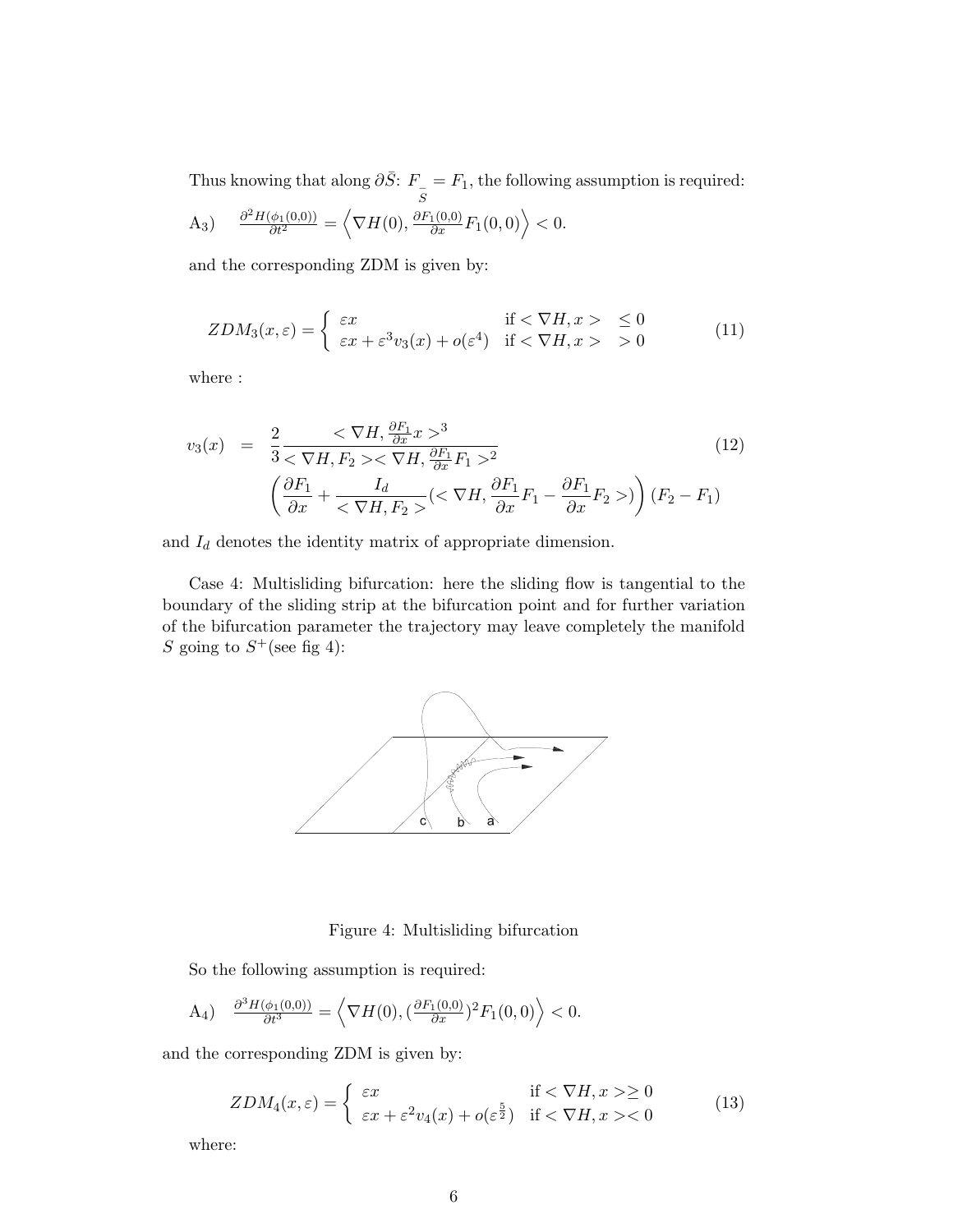$$
v_4(x) = -\frac{9}{2} \frac{<\nabla H, \frac{\partial F_1}{\partial x} x>^2}{<\nabla H, F_2><\nabla H, (\frac{\partial F_1}{\partial x})^2 x>} (\frac{\partial F_1}{\partial x} - \frac{<\nabla H, \frac{\partial F_1}{\partial x} F_2>}{<\nabla H, F_2>} I_d)(F_2 - F_1)
$$
\n(14)

For each type of sliding, the corresponding Poincaré map (noted  $P_i$ ) is obtained by composing the corresponding ZDM with the time T-flow periodic map associated to the system and given by:

$$
\Pi_{per} : x \to Px + Q\varepsilon + o(\|x\|, \varepsilon)
$$
\n<sup>(15)</sup>

where *P* is a nonsingular matrix and *Q* is a non null vector of appropriate dimensions.

#### **3 Problem analysis**

In this section, the existence and uniqueness of periodic solution for the system (6) may be discussed for the four cases of slidings .

First, recall that a fixed point of  $P_i(.,\varepsilon)$  represents an  $mT$  periodic orbit, where *m* is a natural number and *T* is the period, therefore searching a periodic solution of (6) is equivalent to resolve for each case of sliding  $i = 1, 2, 3, 4$ , the following equations:

$$
P_i(x,\varepsilon) = x \tag{16}
$$

So, two possibilities appear:crossing and non crossing cases,

**First possibility:** there is no crossing i.e.  $(\langle \nabla H, x \rangle \in R_{-}$  for case 1 and 3) or  $( $\nabla H, x > \in R_+$  for case 2 and 4). Thus, one only considers the first$ equation of the systems  $(7), (9), (11), (13)$  composed with the periodic map (15) and the problem becomes to analyze the same equation for the four cases given by:

$$
\gamma(x,\varepsilon) := P(\varepsilon x) + Q\varepsilon - x = 0 \tag{17}
$$

Thus, for sufficiently small  $\varepsilon$  in the neighborhood  $v_{\varepsilon}$  of 0, the Implicit Functions theorem gives:

**Lemma 1** *Under conditions*  $H_j$ *),*  $j = 1, 2, 3$ *, and assumptions*  $A_i$ *) specific to each case*  $i = 1, 2, 3, 4$ *, there exists a neighborhood*  $v_{\varepsilon=0} \subset v_{\varepsilon}$  *in R, a neighborhood*  $\nu_{x=0}$  *on the Poincaré section's (defined in*  $R^2$ ) *and an unique application*  $x^*$ :  $v_{\varepsilon=0} \longrightarrow \nu_{x=0}$  *solution of*  $\gamma(x^*(\varepsilon), \varepsilon) = 0$  *such that*  $x^*(0) = 0$ . *Furthermore, the periodic solution of (6),*  $x^*$  *depends continuously on*  $\varepsilon$ .

**Second possibility**: a crossing occurs i.e.  $\left( \langle \nabla H, x \rangle \in R^*$  for case 1 and 3) or  $( $\nabla H, x > \in R^*$  for case 2 and 4):$ 

Thus the problem of finding a periodic solution of (6) is equivalent to analyze for each case  $i = 1, 2, 3, 4$  the following corresponding equations:

$$
P_i(x,\varepsilon) - x = 0\tag{18}
$$

where :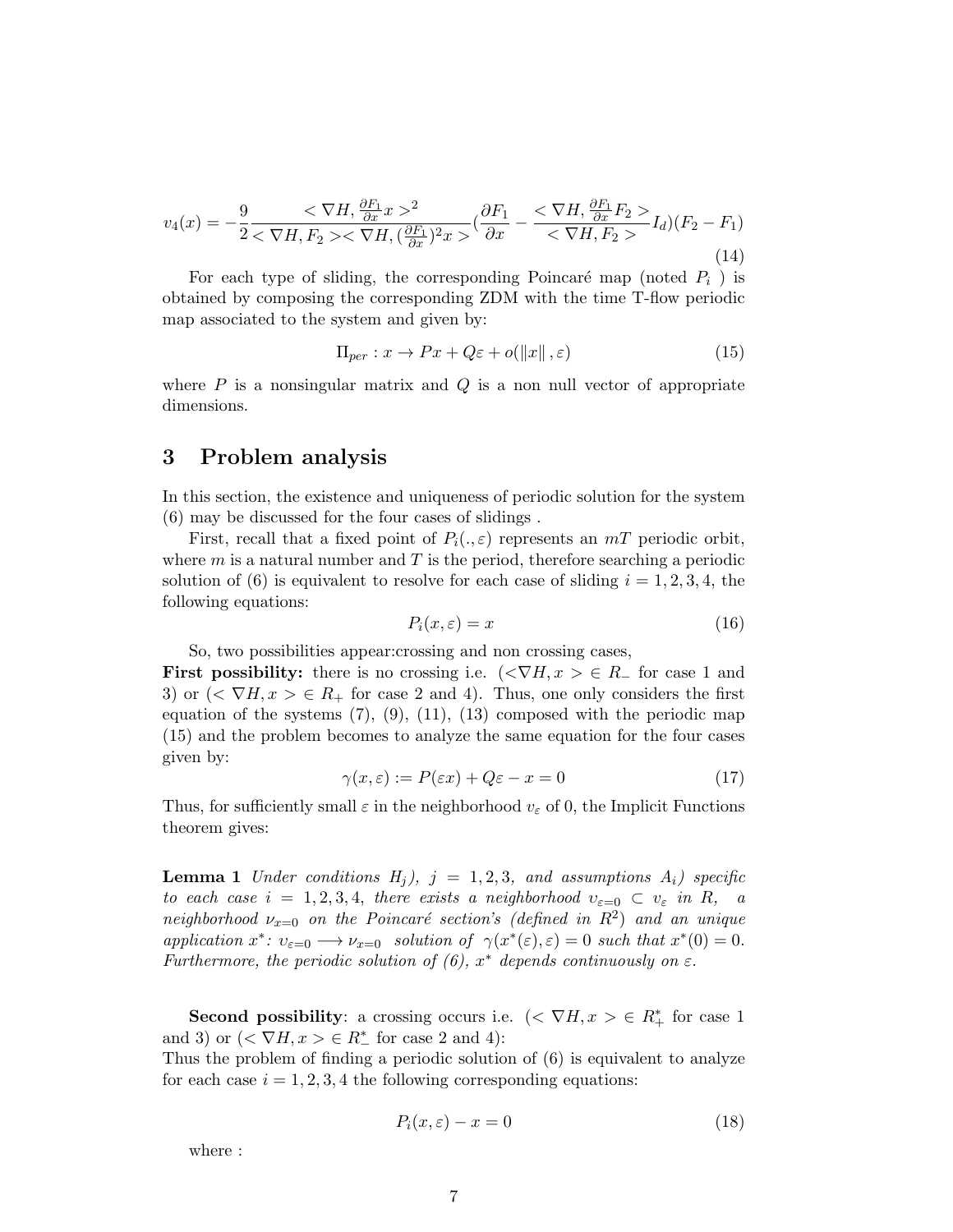*•* For case 1:

$$
P_1(x,\varepsilon) = P(\varepsilon x + \varepsilon^2 v_1(x)) + Q\varepsilon + o(\varepsilon^3)
$$
\n(19)

where  $v_1(x)$  is given in (8) and  $\varepsilon \in v_{\varepsilon}$ .

*•* For case 2:

$$
P_2(x,\varepsilon) = P(\varepsilon x + \varepsilon v_2(x)) + Q\varepsilon + o(\varepsilon^{\frac{3}{2}})
$$
\n(20)

where  $v_2(x)$  is given in (10) and  $\varepsilon \in v_{\varepsilon}$ .

*•* For case 3:

$$
P_3(x,\varepsilon) = P(\varepsilon x + \varepsilon^3 v_3(x)) + Q\varepsilon + o(\varepsilon^4)
$$
\n(21)

where  $v_3(x)$  is given in (12) and  $\varepsilon \in v_{\varepsilon}$ .

*•* For case 4:

$$
P_4(x,\varepsilon) = P(\varepsilon x + \varepsilon^2 v_4(x)) + Q\varepsilon + o(\varepsilon^{\frac{5}{2}})
$$
\n(22)

where  $v_4(x)$  is given in (14) and  $\varepsilon \in v_{\varepsilon}$ .

The analysis of equations (18) is equivalent to analyze the following ones:

$$
\beta_i(x,\varepsilon) := P_i(x,\varepsilon) - x = 0, \quad i = 1,2,3,4 \tag{23}
$$

and the Implicit Functions theorem gives:

**Lemma 2** *Under conditions*  $H_j$ *),*  $j = 1, 2, 3$ *, and assumptions*  $A_i$ *) specific to each case of sliding bifurcations*  $i = 1, 2, 3, 4$ *, there exists a neighborhood*  $v_{\varepsilon=0}^i \subset$  $v_{\varepsilon}$  *in R*, a neighborhood  $v_{x=0}^i$  on the Poincaré section's (defined in  $R^2$ ) and an unique application  $x_i^{**}: v_{\varepsilon=0}^i \longrightarrow \nu_{x=0}^i$  solution of  $\beta_i(x_i^{**}(\varepsilon), \varepsilon) = 0$  such that *x ∗∗ i* (0) = 0*. Furthermore, the periodic solution of (6), x ∗∗ depends continuously on ε.*

#### **4 Way to Chaos**

It is well known that a deterministic chaotic system is characterized by a great sensitivity to the initial conditions, a bounded behavior and "the strange"structure of its attractor. Moreover, according to [14] or [18], one way to generate chaotic behavior for one dimensional discrete systems is those based on period doubling method. In this section, we propose a mathematical analysis for bounded p.w.s systems of dimension 3, the associated Poincaré map is thus of dimension 2 , thus at this step, the famous result of Lie and Yorke  $[18]$ : "Period three implies chaos" is not available but here the most important mathematical tool used is the Implicit Function Theorem, this enables us to construct not an "ordinary" solution but a "branch" of solutions depending continuously on the parameter  $\varepsilon$  and as the Poincaré map is chosen to be orthogonal to the sliding surface, at  $\varepsilon = 0$  the considered system will be defined in dimension 1 and this enables us to invoke this result. More precisely,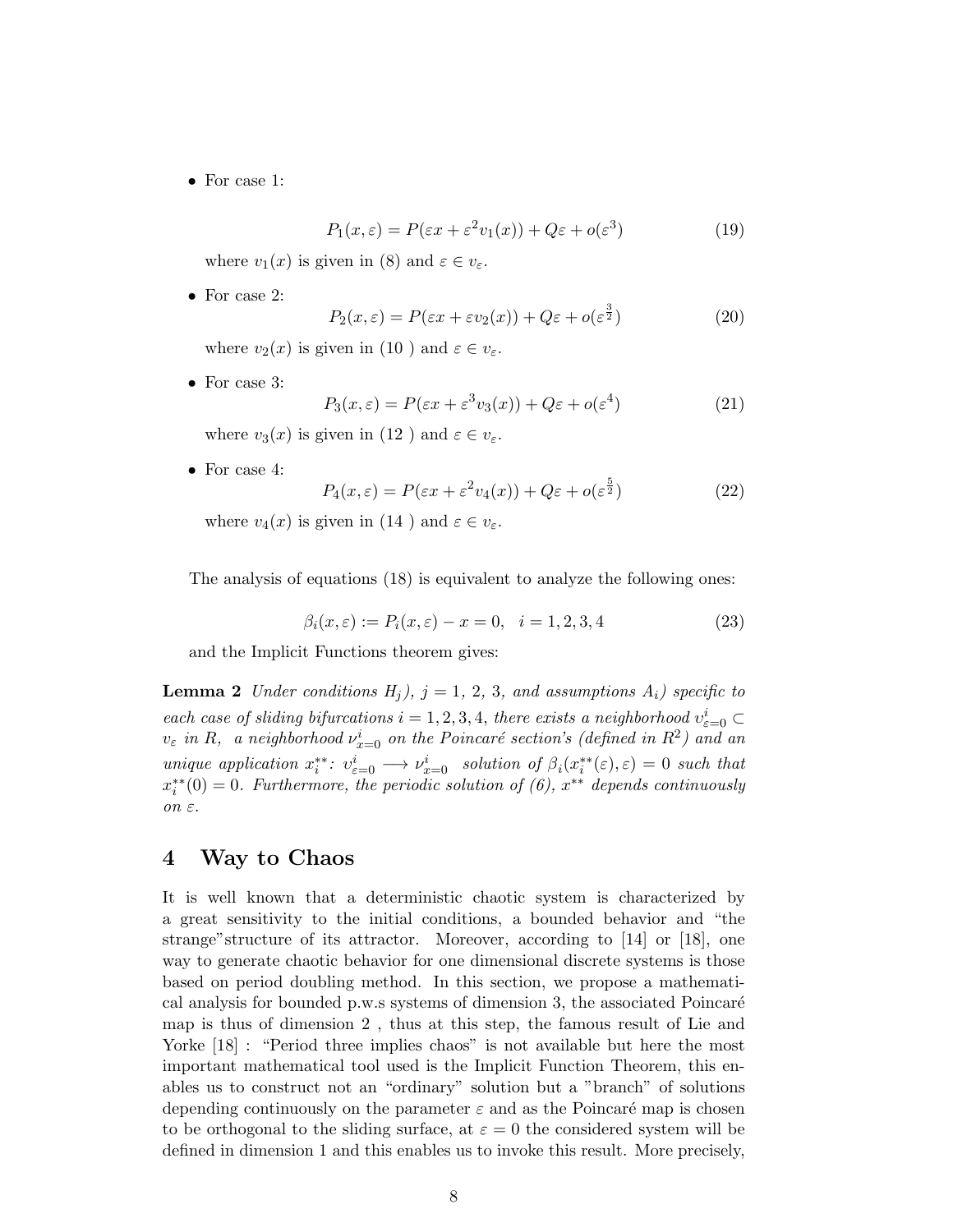the problem becomes to determine for each map  $P_i$ ,  $i = 1, 2, 3, 4$ , three distinct points  $x_i, y_i$  and  $z_i$  such that:  $P_i(x_i, \varepsilon) = y_i$ ,  $P_i(y_i, \varepsilon) = z_i$  and  $P_i(z_i, \varepsilon) = x_i$ . This well be done naturally in three steps as follows:

**First step**: analysis of the equation:

$$
P_i(x_i, \varepsilon) = y_i = x_i + \eta_i \tag{24}
$$

where for a sake of simplicity,  $\eta_i$  stands for a vector defined in  $R^2$ , having only one component equal to some fixed value (noted also  $\eta_i$ ) and the other component is zero.

Thus, the equation (24) is equivalent to:

$$
\Psi_i(x_i, \varepsilon, \eta_i) := P_i(x_i, \varepsilon) - x_i - \eta_i = 0 \tag{25}
$$

and the next lemma is obtained with the same arguments than the previous one, note that the assumption needed at this step is that  $\varepsilon$  must be very small relatively to 1 which is obvious and thus:

**Lemma 3** *Under conditions*  $H_i$ ,  $j = 1, 2, 3$  *and*  $A_i$ , *specific to each case*  $i =$ 1, 2, 3, 4, there exists a neighborhood  $\vartheta_{\varepsilon=0}^i$  in R, a neighborhood  $v_{\eta_i=0}$  in R, a  $neighborhood$   $v_{x_i=0}$  *on the Poincaré section's (defined in*  $R^2$ ) *and an unique* application  $x_i^*$ :  $\vartheta_{\varepsilon=0}^i \times v_{\eta_{i=0}} \longrightarrow v_{x_i=0}$  solution of  $\Psi_i(x_i^*(\varepsilon, \eta_i), \varepsilon, \eta_i) = 0$  such *that*  $x_i^*(0,0) = 0$ *. Furthermore,*  $x_i^*$  depends continuously on  $\varepsilon$  and  $\eta_i$ .

**Second step**: analysis of the equation:

$$
P_i(P_i(x_i, \varepsilon), \varepsilon) = z_i = y_i + \mu_i = x_i^*(\varepsilon, \eta_i) + \eta_i + \mu_i \tag{26}
$$

where  $\mu_i$  stands for a vector defined on  $R^2$ , having only one component equal to some fixed value(noted also  $\mu_i$ ) and the other is null. Thus, equation (26) is equivalent to:

$$
\Gamma_i(\varepsilon,\eta_i,\mu_i) := P_i(x_i^*(\varepsilon,\eta_i) + \eta_i,\varepsilon) - x_i^*(\varepsilon,\eta_i) - \eta_i - \mu_i = 0
$$

and in order to continue the process, the following hypothesis according to each case is necessary:

$$
\mathcal{H}_1^i)'\quad \frac{\partial \Gamma_i}{\partial \eta_i}(0,0,0)\neq 0.
$$

It comes:

**Lemma 4** *Under conditions*  $H_j$ *),*  $j = 1, 2, 3, A_i$ *) specific to each case*  $i =$  $1, 2, 3, 4$  *and*  $H_1^i$ <sup>*)*</sup>,  $i = 1, 2, 3, 4$  *specific to each case, there exists a neighborhood*  $v_{\varepsilon=0}^i\subset \vartheta_{\varepsilon=0}^i$ , a neighborhood  $\nu_{\eta_{i=0}}\subset v_{\eta_{i=0}}$ , a neighborhood  $\nu_{\mu_i=0}$  in R and an unique application  $\eta_i^* \cdot v_{\varepsilon=0}^i \times \nu_{\mu_i=0} \longrightarrow \nu_{\eta_{i=0}}$  solution of  $\Gamma_i(\varepsilon, \eta_i^*(\varepsilon, \mu_i), \mu_i) = 0$ *such that*  $\eta_i^*(0,0) = 0$ *. Furthermore,*  $\eta_i^*$  depends continuously on  $\varepsilon$  and  $\mu_i$ .

**Third step**: analysis of the equation:

$$
P_i(P_i(P_i(x_i, \varepsilon), \varepsilon), \varepsilon) = x_i \tag{27}
$$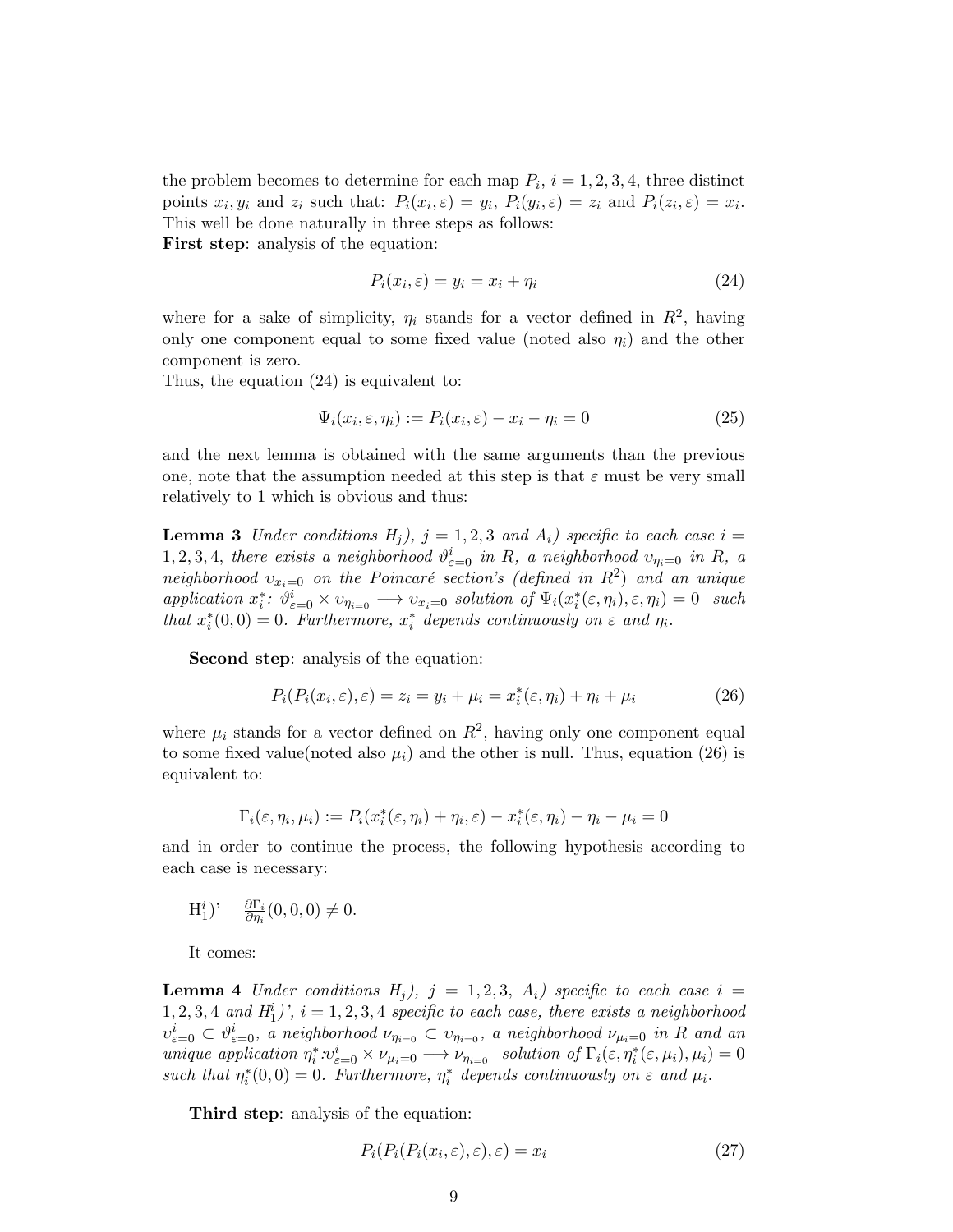The equation (27) is equivalent to:

$$
\Pi_i(\varepsilon, \mu_i) := P_i(x^*(\varepsilon, \eta_i^*(\varepsilon, \mu_i)) + \eta_i^*(\varepsilon, \mu_i) + \mu_i, \varepsilon) - x_i^*(\varepsilon, \eta_i^*(\varepsilon, \mu_i)) = 0
$$
\n(28)

So the following hypothesis is required for each case  $i = 1, 2, 3, 4$ :

$$
\mathrm{H}_{2}^{i})' \qquad \frac{\partial \Pi_{i}}{\partial \mu_{i}}(0,0) \neq 0
$$

and one obtains:

**Lemma 5** *Under conditions*  $H_i$ *),*  $j = 1, 2, 3, A_i$ *),*  $i = 1, 2, 3, 4$  *specific to each case and*  $H_1^i$  $), H_2^i$  $), i = 1, 2, 3, 4$  *specific to each case, there exists a neighbor*hood  $\omega_{\varepsilon=0}^i \subset v_{\varepsilon=0}^i$ , a neighborhood  $\theta_{\mu_{i=0}}$  in  $\nu_{\mu_{i=0}}$  and an unique application  $\mu_i^*$ :  $\omega_{\varepsilon=0}^{i} \longrightarrow \theta_{\mu_{i=0}}$  solution of  $\Pi_{i}(\varepsilon, \mu_{i}^{*}(\varepsilon)) = 0$  such that  $\mu_{i}^{*}(0) = 0$ . Furthermore,  $\mu_i^*$  depends continuously on  $\varepsilon$  .

**Remark 1** *Assumptions noted H<sup>j</sup> ) are relied to the sliding phenomena and are so all necessary but the assumptions noted Ai) are relied to each of the four types of sliding bifurcations and assumption noted*  $H_k^i$ *)',*  $k = 1, 2$  *are relied to chaotification processus corresponding to each case of slidings*  $i = 1, 2, 3, 4$ .

The next corollary sums up the previous results:

**Corollary 6** *Under conditions*  $H_i$ *),*  $j = 1, 2, 3, A_i$ *),*  $i = 1, 2, 3, 4$  *specific to each case and*  $H_1^i$  $), H_2^i$  $), i = 1, 2, 3, 4$  *specific to each case, the bounded system (6), of dimension* 3*, admits a chaotic behavior.*

**Remark 2** *A chaotic behavior in the sense of Lie and Yorke is not generally guarantied for systems of dimension greater than* 3 *because the period doubling as a way to chaos, at the best of our knowledge, is only proved for one dimensional discrete systems. Nevertheless, a period doubling is an indication for an eventual chaotic behavior. Moreover, the constraint*<sup>1</sup>  $n - d = 2$  *is not so restrictive: for switched system (6) with sliding manifold separating the state space in two parts,condition*  $n - d = 2$  *is verified. Thus the period doubling is also valid in this case and the previous corollary may be rewritten with condition*  $n - d = 2$ *instead of system dimension equal to 3.*

Comparing this result to the previous one given in [2, 1] corresponding respectively to the grazing bifurcation and corner bifurcation highlights that sliding bifurcations need less restrictive conditions, consequently, sliding bifurcations seem better choice for many applications as chaotic emitter design.

#### **5 An illustrative example**

In this section, one illustrates the proposed approach using an academic example submitted to sliding bifurcation of type 2, nevertheless, the other types of sliding

 $\frac{1}{n-1}$  is the dimension of the relied Poincaré map (in our case  $n-1=2$ ) and *d* is the bifurcation codimension.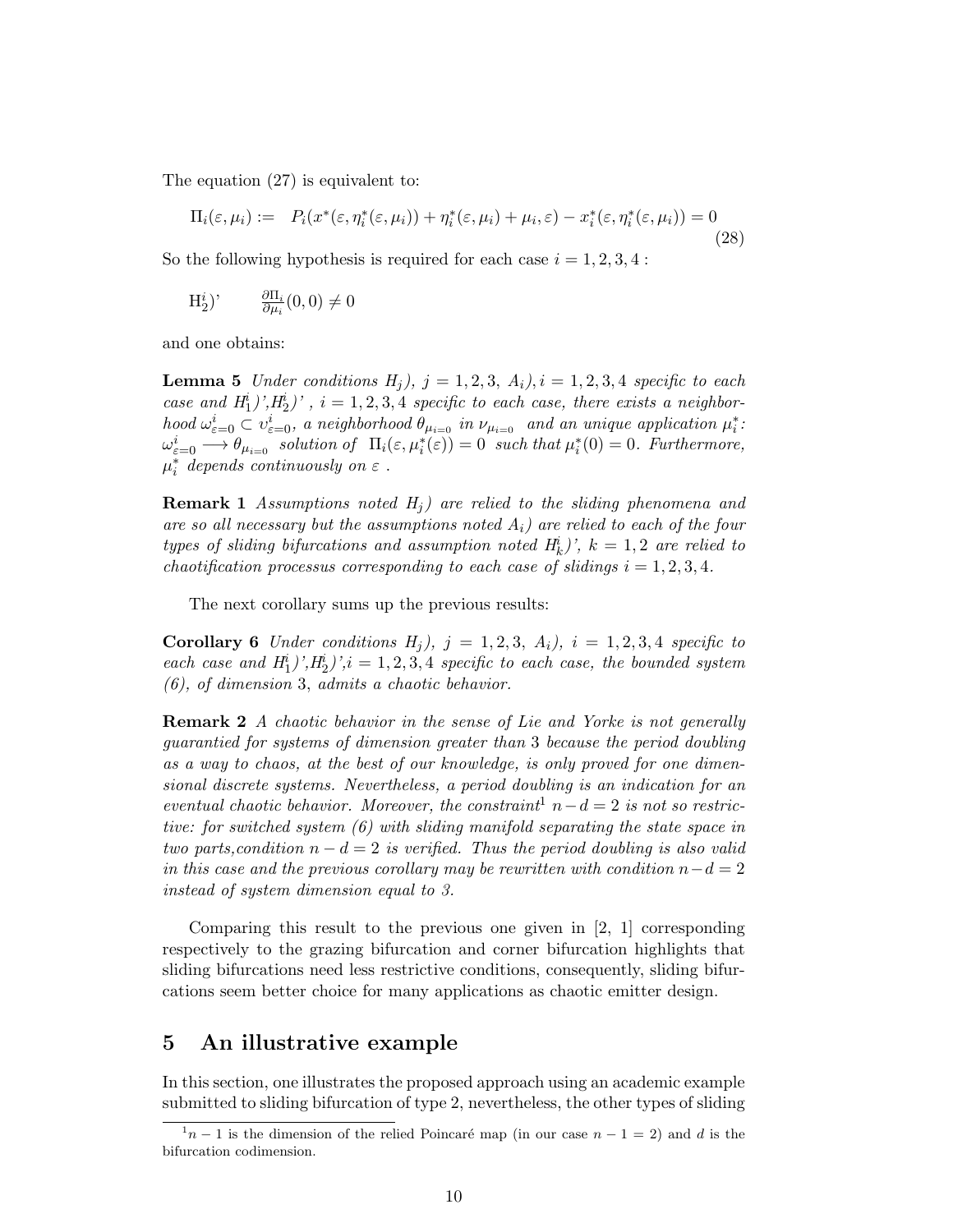bifurcations can also be treated in the same way.

So, let us consider the following piecewise smooth system:

$$
\dot{x}_1 = f_{11}(x_1, x_2, x_3)
$$
\n
$$
\dot{x}_2 = f_{12}(x_1, x_2, x_3) \quad \text{for} \quad x_2 \le 0
$$
\n
$$
\dot{x}_3 = f_{13}(x_1, x_2, x_3)
$$
\nand\n
$$
\dot{x}_1 = f_{21}(x_1, x_2, x_3)
$$
\n
$$
\dot{x}_2 = f_{22}(x_1, x_2, x_3) \quad \text{for} \quad x_2 > 0
$$
\n
$$
\dot{x}_3 = f_{23}(x_1, x_2, x_3)
$$

where:

$$
f_{11}(x_1, x_2, x_3) = \frac{x_1}{\sqrt{x_1^2 + x_2^2}} \left(\sqrt{x_1^2 + x_2^2} - r\right) \left(\frac{\nu - \varepsilon}{\sqrt{r^2 + x_1^2 + x_2^2 + x_3^2 - 2r\sqrt{x_1^2 + x_2^2}}} - 1\right)
$$
  
\n
$$
- x_1 x_3 \frac{\alpha}{\sqrt{x_1^2 + x_2^2}} - \psi(x_3) x_2
$$
  
\n
$$
f_{12}(x_1, x_2, x_3) = \psi(x_3) x_1 - x_2 x_3 \frac{\alpha}{\sqrt{x_1^2 + x_2^2}} - \frac{x_2}{\sqrt{x_1^2 + x_2^2}} \left(\sqrt{x_1^2 + x_2^2} - r\right)
$$
  
\n
$$
+ x_2 \frac{\nu - \varepsilon}{\sqrt{x_1^2 + x_2^2}} \frac{\sqrt{x_1^2 + x_2^2} - \frac{x_2}{\sqrt{x_1^2 + x_2^2} - r}}{\sqrt{x_1^2 + x_2^2} - r} \frac{\nu - \varepsilon}{\sqrt{x_1^2 + x_2^2}} - r
$$
  
\nand  
\n
$$
f_{21}(x_1, x_2, x_3) = \frac{x_1}{\sqrt{x_1^2 + x_2^2}} \left(\sqrt{x_1^2 + x_2^2} - r\right) \left(\frac{\nu}{\sqrt{r^2 + x_1^2 + x_2^2 + x_3^2 - 2r\sqrt{x_1^2 + x_2^2}}} - 1\right)
$$
  
\n
$$
- x_1 x_3 \frac{\alpha}{\sqrt{x_1^2 + x_2^2}} - x_2 \gamma
$$
  
\n
$$
f_{22}(x_1, x_2, x_3) = x_1 \gamma - x_2 x_3 \frac{\alpha}{\sqrt{x_1^2 + x_2^2}} - \frac{x_2}{\sqrt{x_1^2 + x_2^2}} \left(\sqrt{x_1^2 + x_2^2} - r\right)
$$

$$
f_{22}(x_1, x_2, x_3) = x_1 \gamma - x_2 x_3 \frac{\alpha}{\sqrt{x_1^2 + x_2^2}} - \frac{x_2}{\sqrt{x_1^2 + x_2^2}} \left(\sqrt{x_1^2 + x_2^2} - r\right)
$$
  
+  $x_2 \frac{\nu}{\sqrt{x_1^2 + x_2^2}} \frac{\nu}{\sqrt{r_1^2 + x_2^2 - r}}$   

$$
f_{23}(x_1, x_2, x_3) = \alpha \left(\sqrt{x_1^2 + x_2^2} - r\right) - x_3 + x_3 \frac{\nu}{\sqrt{r^2 + x_1^2 + x_2^2 + x_3^2 - 2r\sqrt{x_1^2 + x_2^2}}}
$$
  
with  
with  

$$
\int \gamma \quad \text{if} \quad x_3 > 0
$$
  

$$
g_0(x_1) = \int \gamma \quad \text{if} \quad x_3 > 0
$$

$$
\psi(x_3) = \begin{cases} \gamma & \text{if } x_3 > 0 \\ -\gamma & \text{if } x_3 < 0 \\ \left[-\gamma, \gamma\right] & \text{if } x_3 = 0 \end{cases}
$$

*α*,  $\gamma$  and *ν* are fixed positives non nulls real numbers such that  $\alpha < \gamma$  and  $\varepsilon$  is a positive real value,  $\varepsilon$  is small relatively to  $\gamma$ .

Conditions  $H_i$ )  $i = 1, 2, 3, A_2$ ) and  $H_2^1$ ',  $H_2^2$ ' are satisfied in the neighborhood of a fixed point  $\bar{x} = (\bar{x}_1, 0, 0)$ , and  $\bar{x}_1$  is a non null real value, then a sliding bifurcation of type 2 occurs. Thus simple calculus, based on the results of the previous sections and by considering also a special Poincar´e section that is orthogonal to the sliding surface, gives the corresponding Poincaré map:

$$
P_2(x,\varepsilon) = \begin{cases} P(\varepsilon x) & \text{if } x \ge 0\\ P(\varepsilon x + \varepsilon v_2(x)) + Q\varepsilon + o(\varepsilon^{\frac{3}{2}}) & \text{if } x < 0 \end{cases}
$$
(29)

for any  $x \in R$  and  $v_2(x) = \frac{-x\varepsilon}{\bar{x}_1\gamma}$ .

For all simulations, one considers the following parameters:  $\alpha = 20\pi$ ,  $\gamma =$  $20\pi + 0.001$ ,  $\nu = 0.5$  and  $R = 5$ . So, for the first case  $\varepsilon = 0$ , the system behavior is a limit cycle (see fig 5).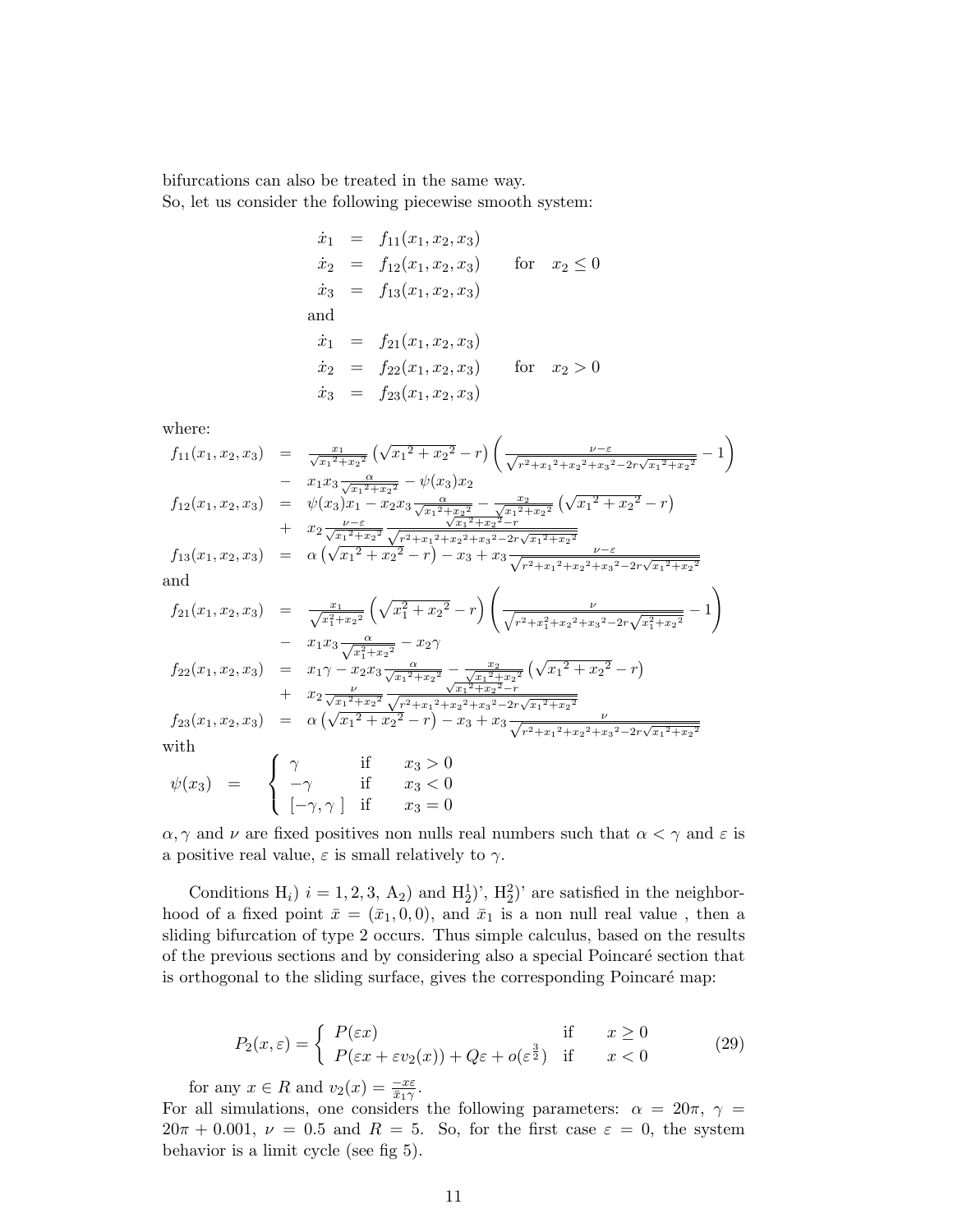

Figure 5: Limit cycle

In all the next simulations, in order to show that the system behavior converges to the limit cycle (respectively a strange attractor), one chooses the initial state  $(x_1 = 5, x_2 = 0, x_3 = 1)$  outside the limit cycle (respectively a strange attractor).

According to the proposed analysis, moving the parameter  $\varepsilon$  (the parameter variation can be reduced simply by a scale change), a period doubling occurs and a way to chaos is highlighted. In the figure 6, the system behavior is given for  $\varepsilon = 4.5$ .



Figure 6: first steps to chaos

In the figure 7, the system behavior is given for  $\varepsilon = 9.5$ . In figure 8, a strange attractor appears for  $\varepsilon = 14.5$ .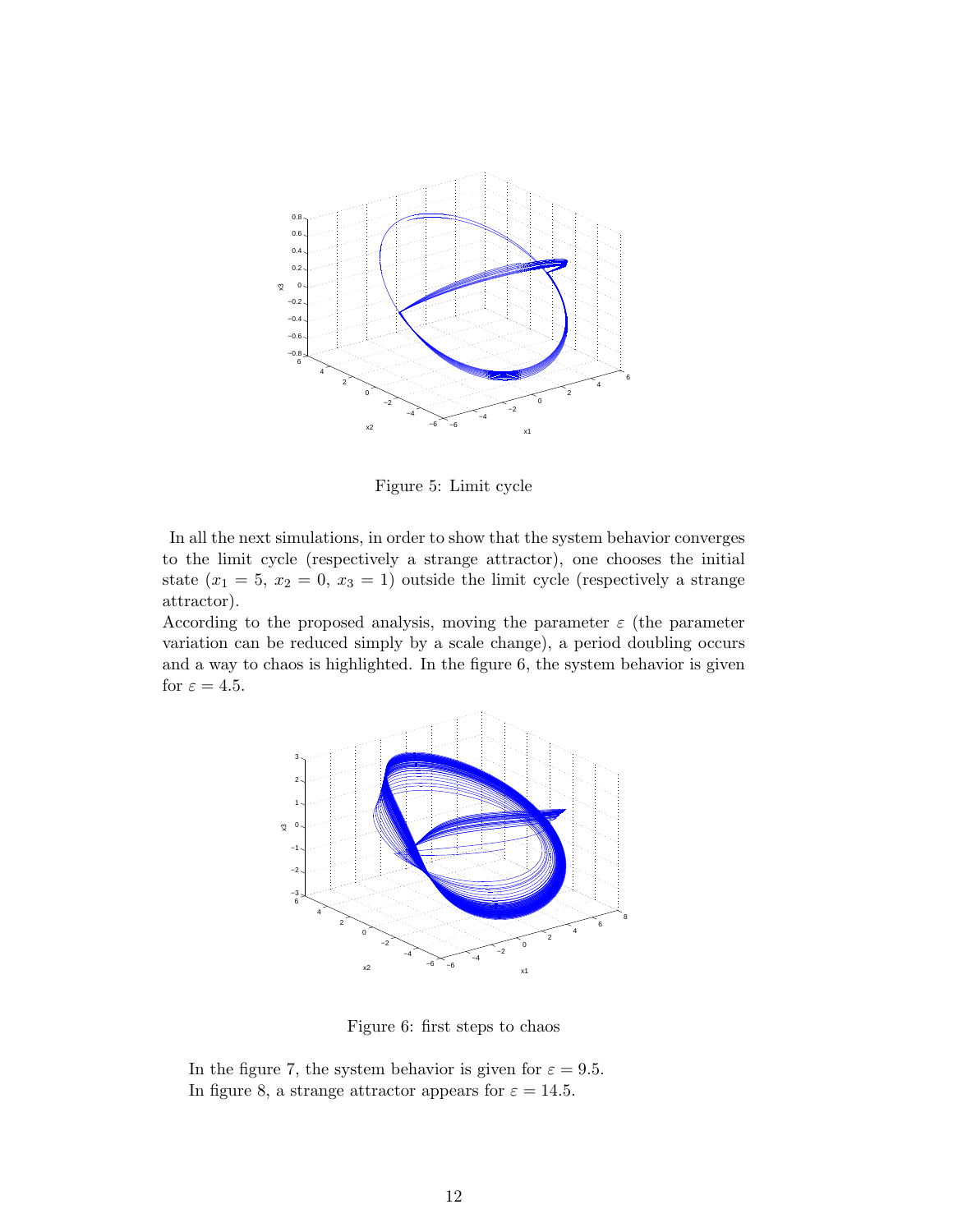

Figure 7: second steps to chaos



Figure 8: Chaos

### **6 Conclusion**

In this paper, we have proposed a way to chaos analysis for bounded piecewise smooth systems of dimension 3 submitted to sliding bifurcations. Using the period doubling method, it is proved that chaos occurs for specific parameter variations. The obtained results can be generalized to hybrid systems such that the difference between the state dimension and the dimension of the sliding manifold is equal to two. The well-founded of this approach is highlighted by simulations results where way to chaos is explicitly shown. Their are many possible extensions of this paper in mathematical fields, for example by considering the other types of nonsmooth bifurcations or hybrid systems defined by more than two dynamics. On the other hand, some applications can be done particularly for observer design or controlling chaos, see for example [7] in power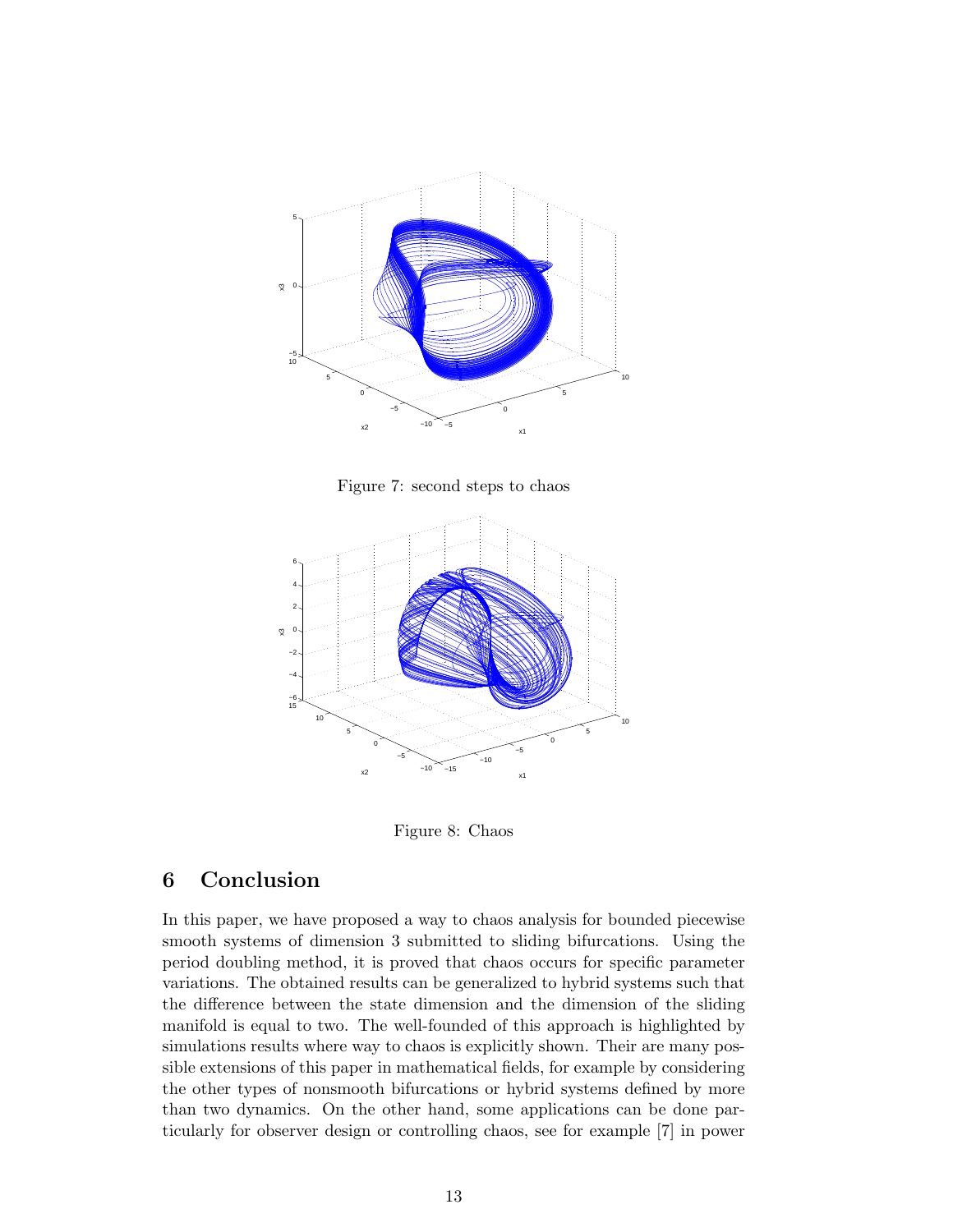electronic context and [10] in private communications applications.

#### **References**

- [1] D. Benmerzouk and J.P. Barbot, "Chaotic behavior analysis based on corner bifurcations", in Nonlinear Analysis: Hybrid Systems V3 N4 pp 543- 550, 2009.
- [2] D. Benmerzouk and J.P. Barbot, "Grazing analysis for synchronization of chaotic hybrid systems", IFAC Nolcos 2007, Pretoria, S.A., (CDROM), 2007.
- [3] D. Benmerzouk and J.P. Barbot, "Lyapunov-Schmidt method dedicated to observer Analysis and Design", Mathematical problems in Engineering, Vol 2006, article ID, 43681, pp 1-28, March 2006; MPE, 2006.
- [4] D. Benmerzouk and J.P. Barbot, "Observability analysis using Lyapunov-Schmidt method", Nolcos 2004, vol 1, pp 323-328, 2004.
- [5] H. Bresis, "Analyse fonctionnelle, Théorie et Applications", Dunod, Paris, 1999.
- [6] M. di Bernardo, P. Kowalczyk and A. Nordmark, "Bifurcations of dynamic systems with sliding: Derivation of normal forms", Physic D, Nonlinear Phenomena, Elseiver, volume 170, issues 3-4, pp 175-205, 2002.
- [7] M. di Bernardo, C.J. Budd and A.R. Champneys, "Grazing, skipping and sliding: analysis of non-smooth dynamics of the DC/DC Buck converter", Nonlinearity II, pp 859-890, 1998.
- [8] M. di Bernardo, C.J. Budd and A.R. Champneys, "Normal form maps for grazing bifurcations in n-dimensional piecewise-smooth dynamical systems", Physic D ,160, pp 222-254, 2001.
- [9] M. di Bernardo, C.J. Budd, A.R. Champneys, "Unified framework for the analysis of grazing and border-collisions in piecewise smooth systems", Physical Review Letters, 86 (12), pp 2554-2556, 2001.
- [10] M. Djemai, J.P. Barbot and D. Boutat, "New type of data transmission using a synchronization of chaotic systems", I.J. of Bifurcations and Chaos, Vol. 15, N*<sup>o</sup>* . 1, pp 1-17, 2005.
- [11] M.I. Feigin, "Forced oscillations in systems with discontinuous nonlinearity", Nauka, Moscow, 1994, in Russian.
- [12] M.I. Feigin, "On the structure of C-bifurcation boundaries of piecewise continuous systems", PMM42, pp 820-829, 1978.
- [13] A.F. Filipov, "Differential equations with discontinuous right and sides", Kluwer, Dortrecht, 1988.